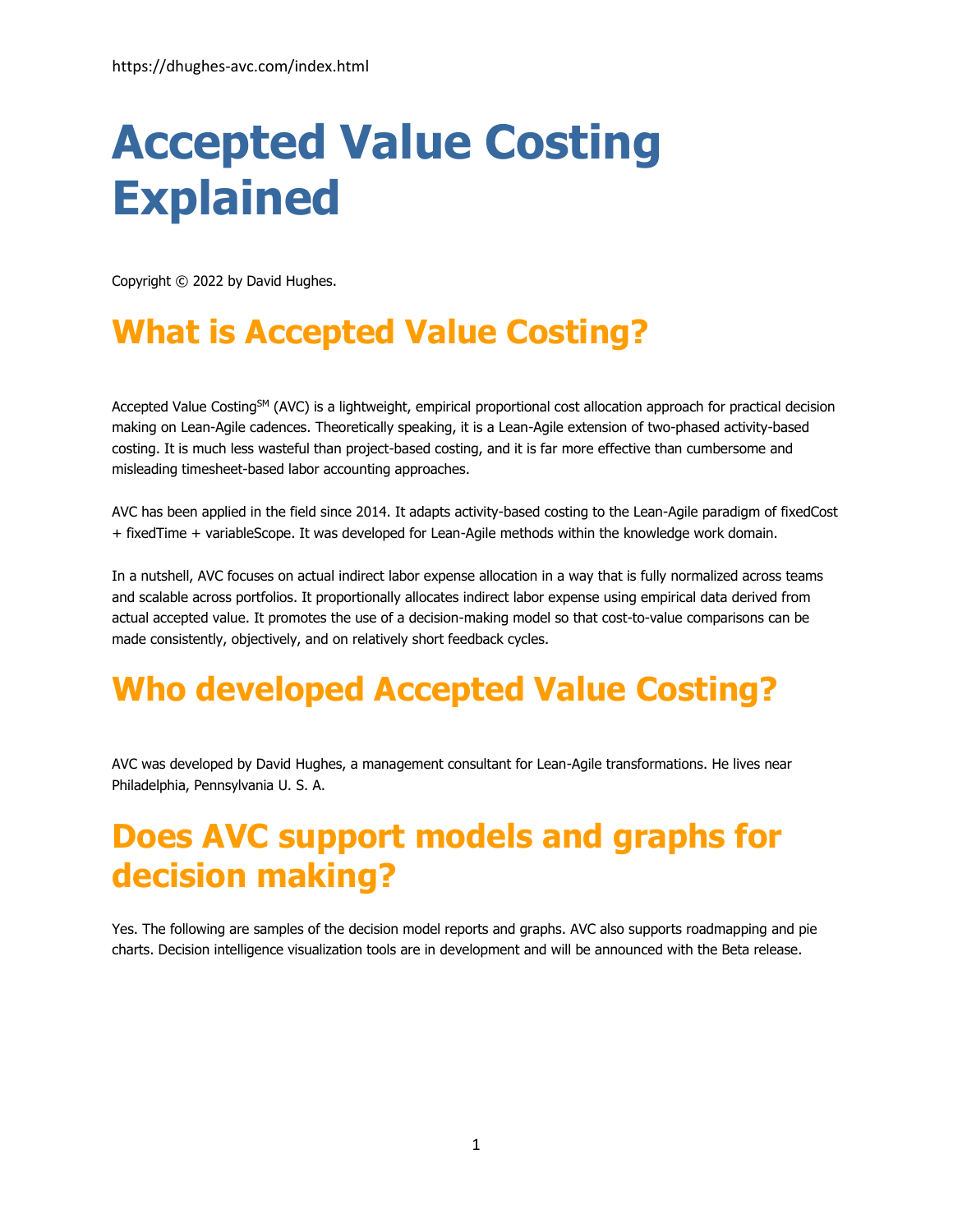### **Epic Allocation**

#### Home

| Epic                                                    | <b>Accepted Value AVC Allocation</b> |        |
|---------------------------------------------------------|--------------------------------------|--------|
| Production Support for Services Q, R, and S             | \$180,804.39                         | 0.3942 |
| AWS Elastic Container Services for Platform A           | \$70,312.82                          | 0.1533 |
| Core Services for Platform A                            | \$70,312.82                          | 0.1533 |
| OAuth for Platforms A, B, X, and Z                      | \$30,134.07                          | 0.0657 |
| Technical Debt for Platform O                           | \$23,437.61                          | 0.0511 |
| API Service for Morningstar External Quotidian Balances | \$13,392.92                          | 0.0292 |
| Amazon Web Services Glue Configuration                  | \$10,044.69                          | 0.0219 |
| Scenarios for Process X-ABC                             | \$10,044.69                          | 0.0219 |
| <b>API Service X-AAA</b>                                | \$6,696.46                           | 0.0146 |
| API Service X-OOO                                       | \$6,696.46                           | 0.0146 |
| Parent-less                                             | \$6,696.46                           | 0.0146 |
| Regional Segmentation for R                             | \$6,696.46                           | 0.0146 |
| Technical Debt for Platform A                           | \$6,696.46                           | 0.0146 |
| Amazon Relational Database Services for Platform Q      | \$3,348.23                           | 0.0073 |
| <b>Balance Per Date Range</b>                           | \$3,348.23                           | 0.0073 |
| Bank Interface and Funds Processing                     | \$3,348.23                           | 0.0073 |
| Pass-thru Processing - Direct                           | \$3,348.23                           | 0.0073 |
| Production Support for Services A, B, and G through P   | \$3,348.23                           | 0.0073 |

#### **Model**

Value ranking is a function of <u>accepted</u> work and its direct relationship to the product- or service-oriented simple, be rational, and be consistent. Do not conflate urgency with value; this perhaps is the single most

Cost ranking is a function of the high cost floor. It is recommended that you use the floor recommended  $\mathfrak k$ Home

Adjust the high cost floor

Sort by cost/value rank

Conclusions

| <b>PBI</b> Parent                                           |      | <b>Cost Rank Value Rank</b> | Link                     |
|-------------------------------------------------------------|------|-----------------------------|--------------------------|
| Amazon Relational Database Services for Platform Q          | Low  | Low                         | <b>Update Value Rank</b> |
| Amazon Web Services Glue Configuration                      | Low  | Low                         | <b>Update Value Rank</b> |
| API Service for Morningstar External Quotidian Balances Low |      | High                        | <b>Update Value Rank</b> |
| API Service X-AAA                                           | Low  | High                        | <b>Update Value Rank</b> |
| <b>API Service X-OOO</b>                                    | Low  | High                        | <b>Update Value Rank</b> |
| AWS Elastic Container Services for Platform A               | High | Undef                       | <b>Update Value Rank</b> |
| <b>Balance Per Date Range</b>                               | Low  | Undef                       | <b>Update Value Rank</b> |
| Bank Interface and Funds Processing                         | Low  | High                        | <b>Update Value Rank</b> |
| Core Services for Platform A                                | High | High                        | <b>Update Value Rank</b> |
| OAuth for Platforms A, B, X, and Z                          | Low  | High                        | <b>Update Value Rank</b> |
| Parent-less                                                 | Low  | Undef                       | <b>Update Value Rank</b> |
| Pass-thru Processing - Direct                               | Low  | Low                         | <b>Update Value Rank</b> |
| Production Support for Services A, B, and G through P       | Low  | Low                         | <b>Update Value Rank</b> |
| Production Support for Services Q, R, and S                 | High | Low                         | <b>Update Value Rank</b> |
| Regional Segmentation for R                                 | Low  | Low                         | <b>Update Value Rank</b> |
| Scenarios for Process X-ABC                                 | Low  | Low                         | <b>Update Value Rank</b> |
| Technical Debt for Platform A                               | Low  | Low                         | <b>Update Value Rank</b> |
| Technical Debt for Platform O                               | Low  | Low                         | <b>Update Value Rank</b> |

Figure 1. AVC Epic Allocation and Cost-to-Value Modeling

### **Decision Model Conclusions**

#### Home

#### Return to Model



| <b>PBI</b> Parent                                           |      | <b>Cost Rank Value Rank Conclusion</b> |              |
|-------------------------------------------------------------|------|----------------------------------------|--------------|
| API Service for Morningstar External Quotidian Balances Low |      | High                                   | Increase     |
| <b>API Service X-AAA</b>                                    | Low  | High                                   | Increase     |
| API Service X-OOO                                           | Low  | High                                   | Increase     |
| Bank Interface and Funds Processing                         | Low  | High                                   | Increase     |
| OAuth for Platforms A, B, X, and Z                          | Low  | High                                   | Increase     |
| Amazon Relational Database Services for Platform Q          | Low  | Low                                    | Reconsider   |
| Amazon Web Services Glue Configuration                      | Low  | Low                                    | Reconsider   |
| Pass-thru Processing - Direct                               | Low  | Low                                    | Reconsider   |
| Production Support for Services A, B, and G through P       | Low  | Low                                    | Reconsider   |
| Regional Segmentation for R                                 | Low  | Low                                    | Reconsider   |
| Scenarios for Process X-ABC                                 | Low  | Low                                    | Reconsider   |
| <b>Technical Debt for Platform A</b>                        | Low  | Low                                    | Reconsider   |
| Technical Debt for Platform O                               | Low  | Low                                    | Reconsider   |
| <b>Balance Per Date Range</b>                               | Low  | Undef                                  | Inconclusive |
| Parent-less                                                 | Low  | Undef                                  | Inconclusive |
| Core Services for Platform A                                | High | High                                   | Continue     |
| Production Support for Services Q, R, and S                 | High | Low                                    | Reduce       |
| AWS Elastic Container Services for Platform A               | High | Undef                                  | Inconclusive |

Figure 2. AVC Decision Model Conclusions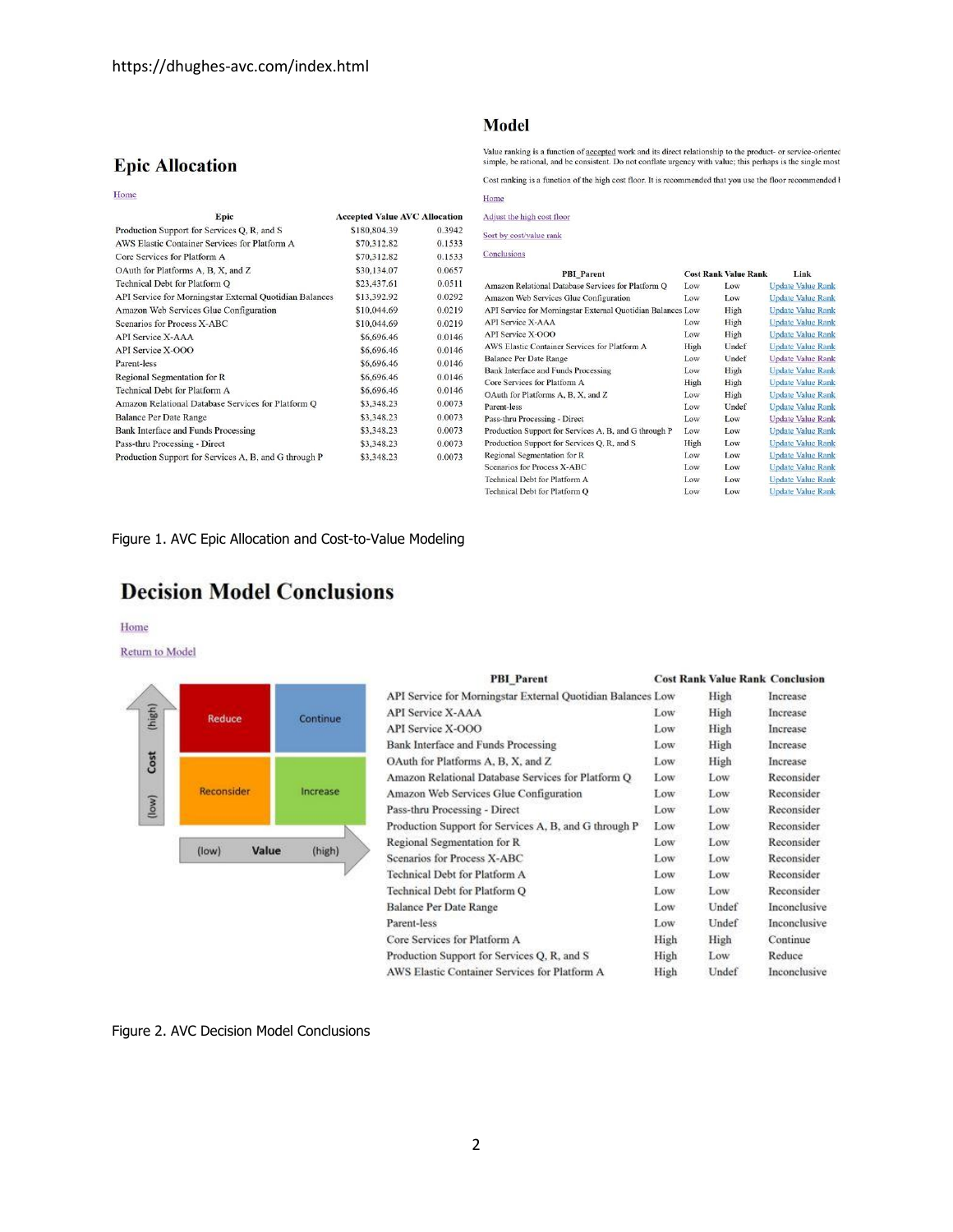

Figure 3. AVC Pareto Analysis With Epic Categories

### **Are training materials and templates available?**

Yes. Slide decks, work templates, drills and other artifacts are available, on request. Your journey starts with an email to AcceptedValueCosting@Gmail.com.

### **Why was Accepted Value Costing developed?**

The building blocks for aligning financial and management accounting with the Lean-Agile philosophy have been discussed almost as long as Lean-Agile methods have been used but, for a variety of reasons mostly rooted in fear of change, they have not been combined in practical, easy-to-use tools and techniques. Those who have figured out an approach mostly report on the revolutionary change with which they were successful. These reported successes ultimately involved senior executive power driving changes to organizational funding and decision-making in a topdown fashion.

An evolutionary approach is needed, one that is simple and easy to use in a wide range of Lean-Agile situations. AVC is rooted in the theory and practice of management accounting, Lean product and process development, and the Agile philosophy. AVC defines a set of tools and techniques that can be introduced as an experiment and evolved over time to suit each unique situation.

AVC is a permission giver. It flows around obstacles to its adoption because it is lightweight, easy to automate, naturally scalable, and fully aligned to Lean-Agile good practice patterns of behavior. AVC easily coexists with the traditional project-based costing structures and timesheet tracking systems it is intended to supersede.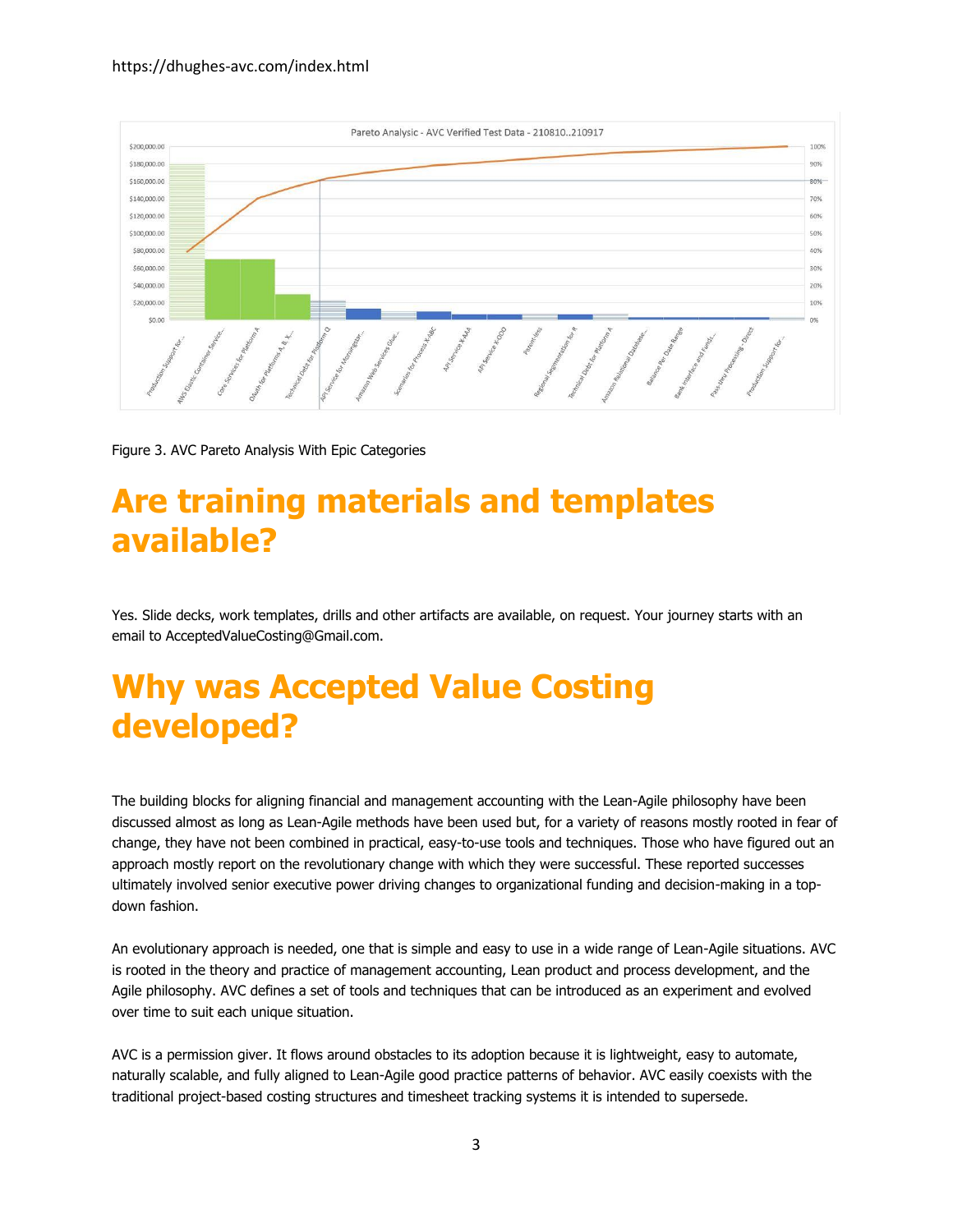### **Why Should I Be Interested In Accepted Value Costing?**

Traditional management accounting structures are complex, deeply entrenched based on long years of hard experience, and effective in satisfying executive management. Ironically, they are very costly. They are slow to respond to change, too.

Project-based costing continues as the management accounting approach of choice. In addition to the costly overhead, project-based costing contributes to delivery unevenness leading to waste mostly in the form of multitasking. It contributes to a mindset of anti-patterns at the team level resulting in overburdening of the people involved.

Unevenness. Overburdening. Waste. These flow disruptors are well known among Lean practitioners as *mura, muri,* and muda. The central tenet of AVC is that project-based costing and its related timesheet tracking contribute to these anti-patterns. AVC defines an evolutionary path away from project-based costing towards two-phased activitybased costing using activity cost pools. AVC exploits the fact that Lean-Agile teams define and continuously improve value stream mapping as a matter of course. For this reason, they naturally do what non-Agile practitioners tend to think of as the biggest barrier to adopting activity-based costing, namely, process-based value stream mapping defining activity cost drivers and activity cost pools.

AVC promotes better Lean-Agile decision making by supporting a reliable and fast feedback loop based on an epic hierarchy. Each epic is an activity cost pool representing either a new product development feature or an operationsoriented, on-going work grouping. The epic level is the right level for agile decision-making because it is balanced perfectly between high-level portfolio aggregation for executive reporting and low-level tactical planning at the team level.

AVC recommends Roman Pichler's **[product vision board](https://www.romanpichler.com/tools/product-vision-board/)** as part of the AVC process for defining and continuously refining an epic hierarchy.

### **How was Accepted Value Costing first used?**

David pioneered the concept in 2014 on a multi-team Agile program at an American multi-national managed healthcare and insurance company. The original need was for a flexible Lean-Agile funding layer to encapsulate a traditional project-based costing scheme. This layer worked by proportionally allocating indirect labor costs across accepted features using story points within the Scrum Framework. The result was a more nimble and reliable funding model based on business value. The traditional project-based costing scheme was retained for traditional reporting and for traditional budget change control because these management accounting processes were deeply ingrained.

Then, AVC was applied at the portfolio level at the leading American commercial mortgage real estate services company through 2017 on that firm's largest and riskiest new product program to-date. It proved its value as a dynamic decision-making and funding approach over a full calendar year involving four major product planning and release cycles, with many teams using a mix of Kanban and Scrum methods.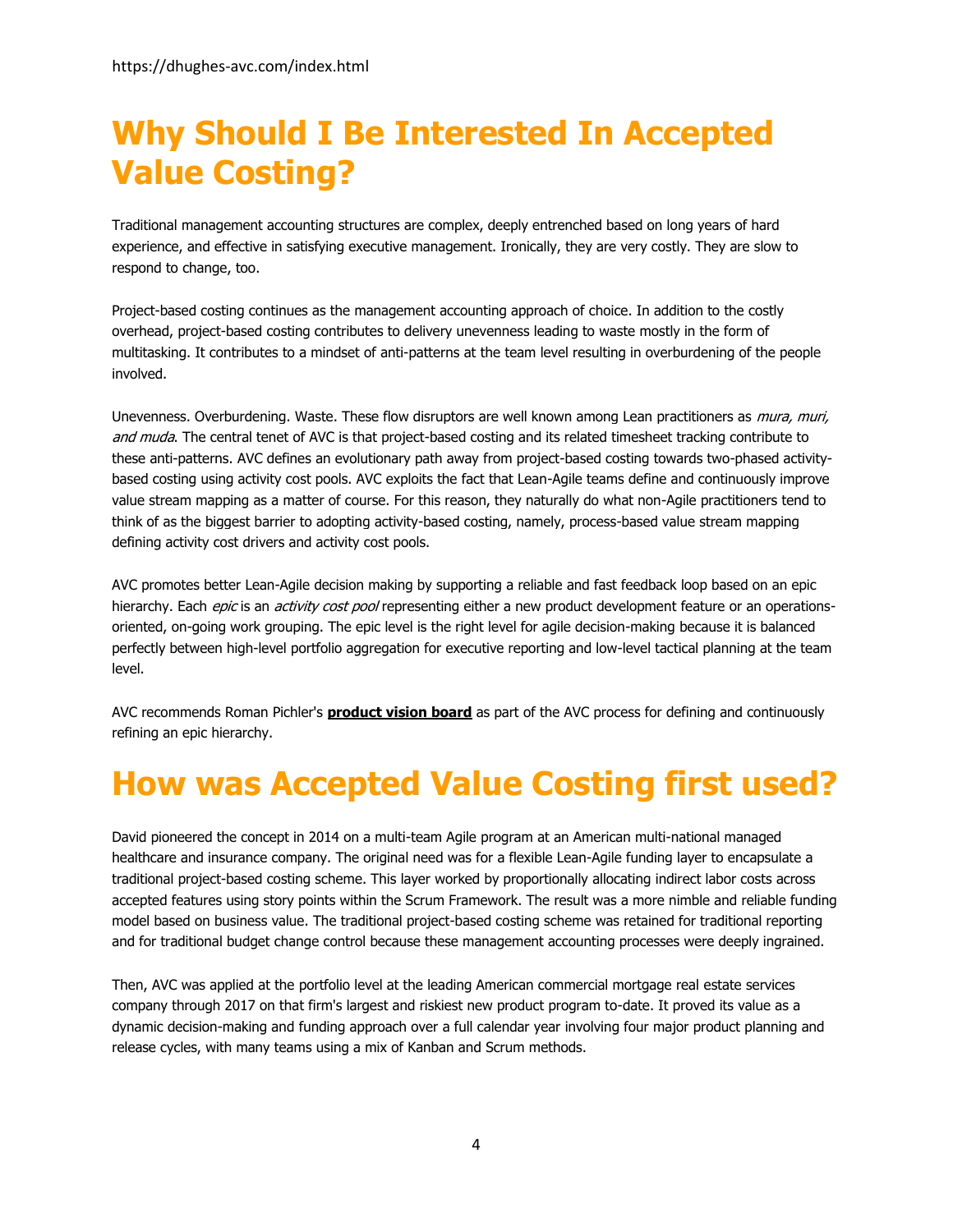### **When Was Accepted Value Costing Announced?**

AVC concepts first were presented at AgilePhilly and at Lean-Kanban North America in April 2018. AVC first was presented in workshop form at the Agile and Beyond 2018 conference in May 2018.

### **How Does AVC Improve On Other Approaches?**

AVC naturally focuses thinking about money in terms of valuable outcomes instead of tracking expense for planned outputs. It avoids bottom-up estimating cycles and large top-down budgeting cycles in favor of small-batch systems thinking built on Lean-Agile feedback loops. Its decision model directly supports risk vs. reward tradeoffs early and often, based on accepted value.

AVC is a lightweight, cost-effective approach for identifying low-value/high-cost epics and eliminating them from the value stream at the earliest possible moment. AVC shifts decision making away from heavyweight cost accounting skewed toward forecasting and project baseline variance tracking. Instead of saying: Did we spend according to our project forecast? AVC allows us to say: Did we actually apportion our labor expense in line with current perceptions of value? AVC does this by assessing empirical evidence of accepted value on short cycles.

**AVC avoids the pointless exercise of trying to force-fit indirect labor allocation for knowledge work into CapEx and OpEx structures.** Instead, it directly applies the Lean-Agile techniques naturally used by teams **to allocate indirect labor proportionally as a function of actual value accepted**.